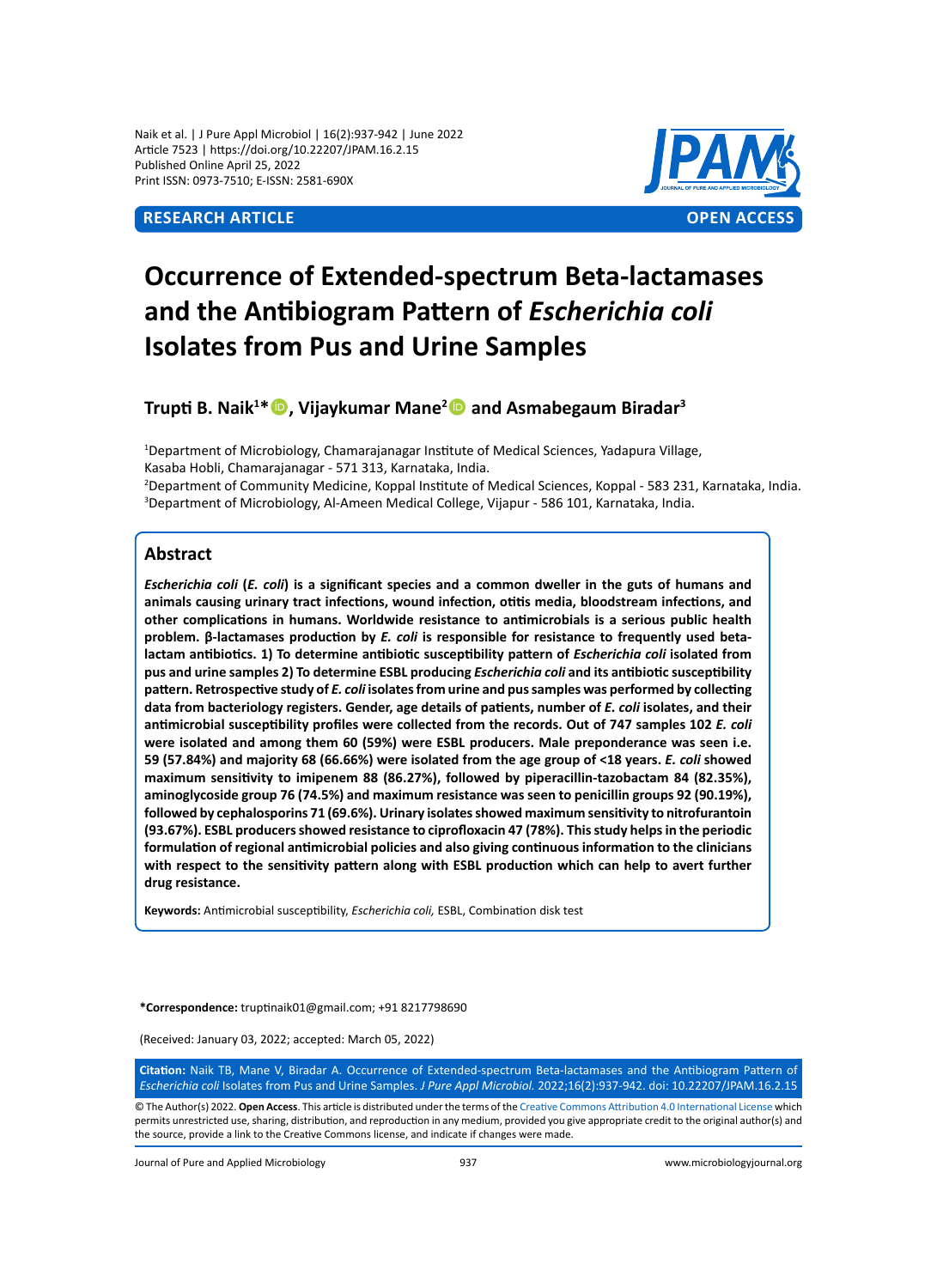#### **INTRODUCTION**

In the genus Escherichia, *Escherichia coli* (*E. coli*) is the most important species and a common dweller in the guts of humans and animals, and also dwells in vegetation, water, and soil. It is the predominant pathogen that causes urinary tract infections, and the most common isolated bacteria that cause wound infection, infections of the bloodstream, otitis media, and other human problems.<sup>1</sup>

Based on the severity of illness, pathogens isolated, the local pattern of antibiotic sensitivity, standard antibiotics are used to empirically treat these infections. In recent years, the therapeutic options have drastically decreased due to increased and high recurrence rates of antibiotic resistance. Acquired plasmids which code for extendedspectrum β-lactamases (ESBLs) harboured by *E. coli* are of concern as they are increasing globally.2 Unfortunately, a very narrow range of effective antibiotics is left as these plasmids rapidly spread resistance to all other important antibiotic groups including aminoglycosides and the fluoroquinolones.<sup>3</sup>

A key example of antibiotic resistance that can cause fatal infections is multidrug-resistant (MDR) and ESBL-producing *Escherichia coli* and any deferral in providing appropriate therapy can cause severe complications. Significant variations have been observed in the antibiotic resistance pattern between various geographic areas in India. As empirical treatment is given to most of the infections, the choice of the antibiotics should be based on the pathogen most likely to be isolated and its anticipated antimicrobial susceptibility.3 The present research was therefore carried out in order to understand the local antimicrobial susceptibility trends of the *E. coli* along with its ESBL pattern for providing a prudent empirical treatment.

### **Aims and Objectives**

- To determine the antibiotic susceptibility pattern of *Escherichia coli* isolated from pus and urine samples
- To determine ESBL producing *Escherichia coli* and its antibiotic susceptibility pattern.

# **MATERIALS AND METHODS Method of Data Collection**

A retrospective analysis was conducted

in the Department of Microbiology at the tertiary care hospital in the Chamarajanagar district of Karnataka. Ethical Clearance for the study was obtained from Institutional ethical clearance committee. For the analysis, secondary data of *Escherichia coli* isolated from urine and pus samples, maintained in the laboratory registers in the department of Microbiology, for a duration of 1 year from January 2019 to December 2019 were collected. The following information has been noted – name, age, gender details of patients, number of *E. coli* isolates, and their antimicrobial susceptibility profiles.

#### **Bacterial isolation and identification**

After receiving the urine and pus samples in the laboratory, they were processed according to the standard procedure for direct microscopy, aerobic culture, and sensitivity. Samples were streaked on to the respective medias and isolates were identified on the basis of colonial morphology, Gram stain, and biochemical reactions. In urine samples, significant bacteriuria was considered if culture yielded≥10<sup>5</sup> CFU/ml.<sup>4</sup>

# **Antimicrobial susceptibility testing**

Antibiotic sensitivity testing of all isolates was performed using antibiotics according to CLSI guidelines by the adapted Kirby-Bauer disc diffusion procedure on Mueller Hinton agar.<sup>5</sup> The following drugs were tested- Ampicillin (10μg), Amoxy-clavulanic acid (30μg), Gentamicin (10μg), Amikacin (30μg), Ciprofloxacin (5μg), Cotrimoxazole (25μg), Piperacillin-tazobactam (100/10μg), Imipenem (10μg), Cephotaxime (30μg), Ceftriaxone (30μg), Cefepime (30μg), Ceftazidime (30μg), Ceftazidime-clavulanic acid (30/10μg) and Nitrofurantoin (300μg) [only for urine].

#### **Criteria for selection of ESBL strains**

Isolates showing zone of inhibition of ≤ 22mm for Ceftazidime, ≤ 27mm for cefotaxime, and ≤ 25mm for Ceftriaxone by disc diffusion method were suspected of ESBL production.

# **ESBL detection**

This was carried out as per the recommendations of the CLSI. Antibiotics used were Ceftazidime (30μg) disc alone and Ceftazidime in combination with clavulanic acid (ceftazidime + clavulanic acid, 30/10 μg disc). An increase of  $≥$ 5mm in the inhibition zone of the combination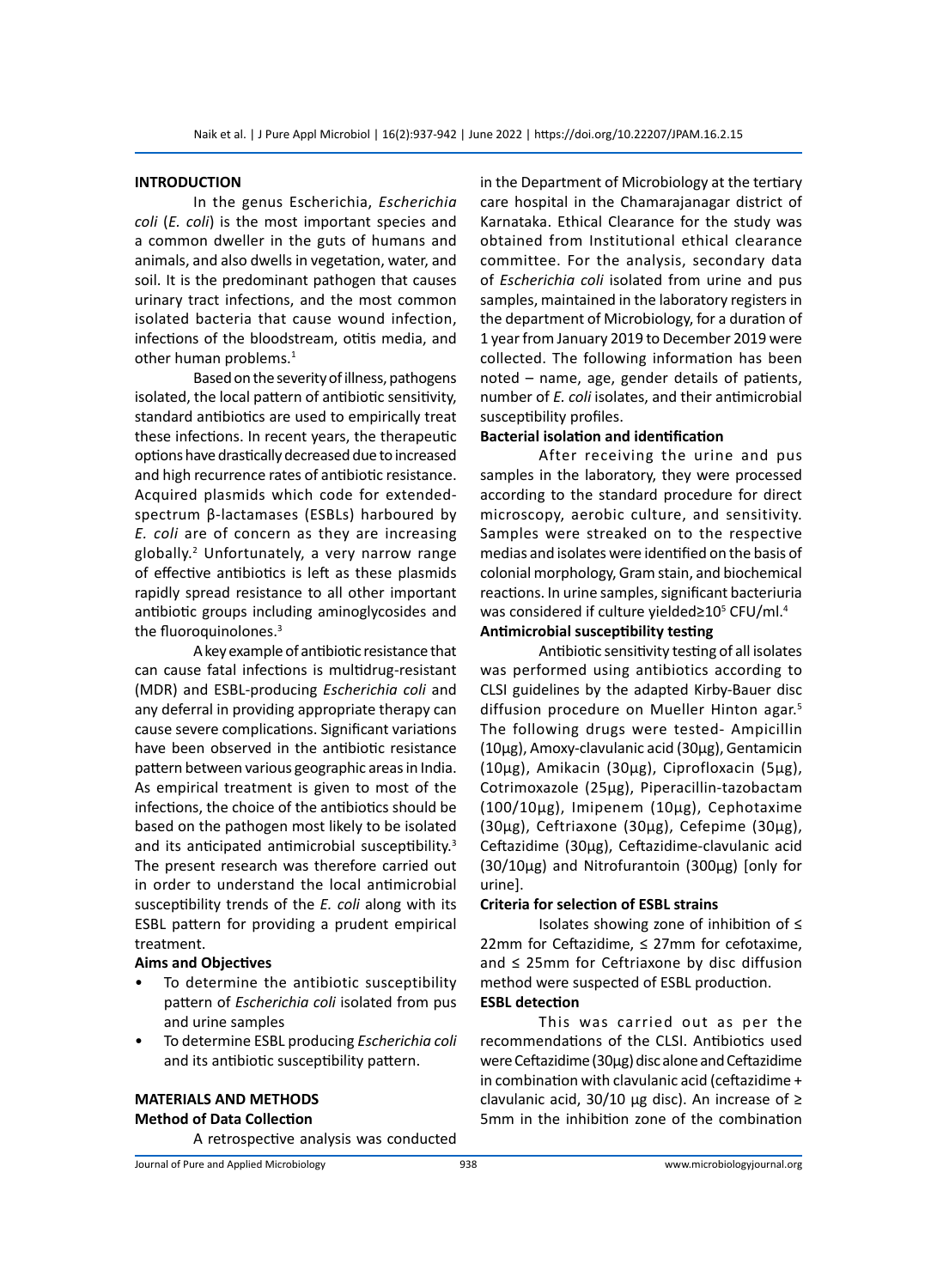disc compared to the ceftazidime disc alone was considered to be the ESBL producer.

### **Statistical analysis**

MS Office Excel 2010 was used for statistical analysis.

#### **RESULTS**

Out of 747 samples, 102 *Escherichia coli* were isolated. The prevalence of *E. coli* was 13.65%

**Table 1.** Prevalence of *Escherichia coli* isolates

| Samples                                                        | Urine              | Pus                 | Total                |
|----------------------------------------------------------------|--------------------|---------------------|----------------------|
| No. of samples tested<br>No. of E. coli isolates<br>Prevalence | 523<br>79<br>15.1% | 224<br>つろ<br>10.26% | 747<br>102<br>13.65% |

as depicted in Table 1. Male preponderance was seen 59 (57.84%) and the most i.e. 68 (66.66%) of the *E. coli* were isolated from the age group of <18 years followed by 20 (19.6%) in 19-45 years and 14 (13.72%) in >45 years as shown in Figure

**Table 2.** Distribution of *Escherichia coli* isolates according to age and gender (n= 102)

| %     |  |
|-------|--|
|       |  |
| 57.84 |  |
| 42.15 |  |
|       |  |
| 66.66 |  |
| 19.6  |  |
| 13.72 |  |
|       |  |



**Fig. 1.** Distribution of *Escherichia coli* according to age and gender.



**Fig. 2.** Department wise distribution of *E. coli* isolates.

Journal of Pure and Applied Microbiology 939 www.microbiologyjournal.org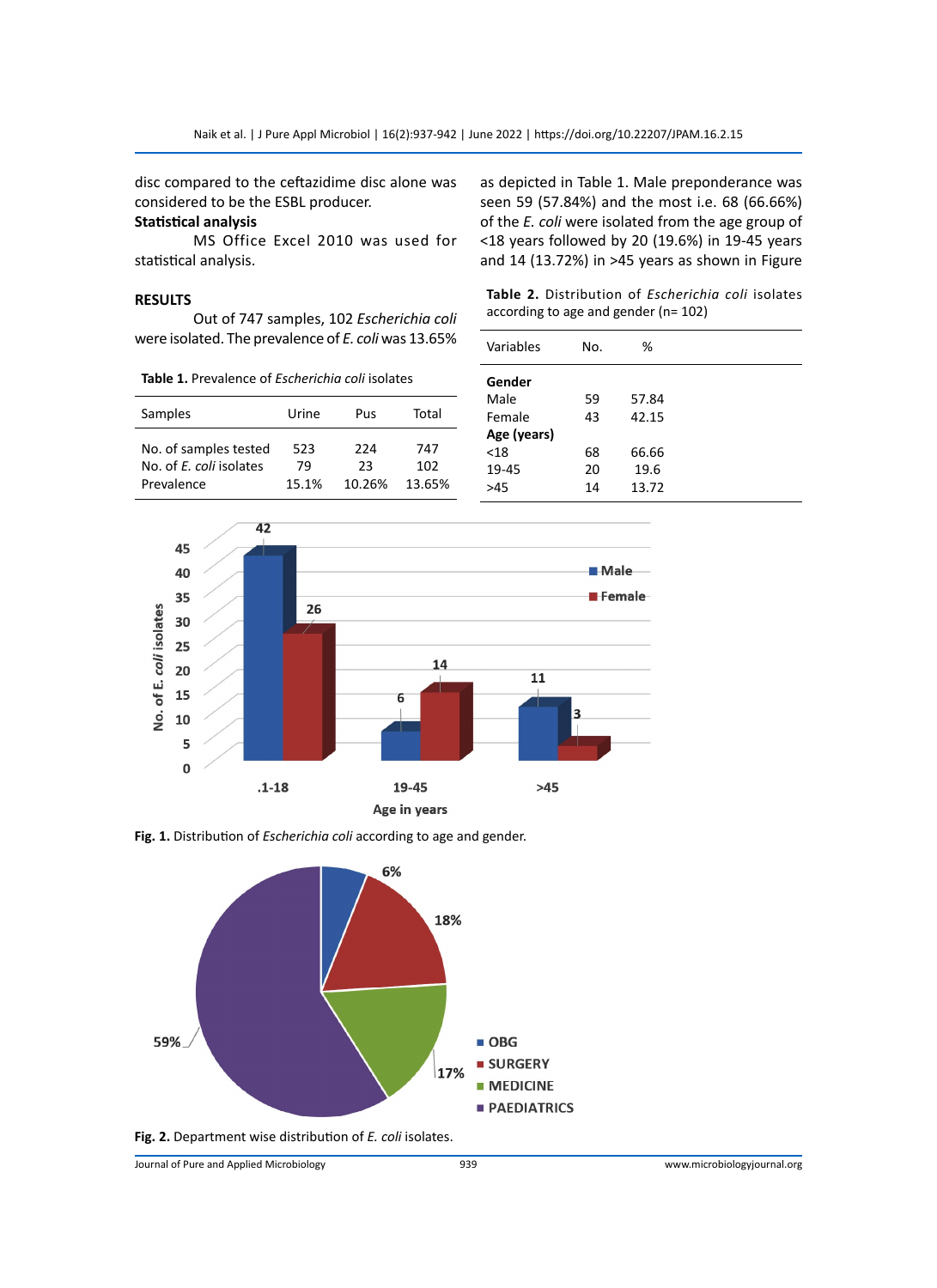1 & Table 2. 59% of the isolates were from the pediatric department as seen in Fig. 2.

Table 3 shows the antibiotic susceptibility pattern of *E. coli*. Isolates showed maximum sensitivity to imipenem 88 (86.27%), followed by piperacillin-tazobactam 84 (82.35%), aminoglycoside group 76 (74.5%). Maximum resistance was seen to penicillin group 92 (90.19%), followed by cephalosporin group 71 (69.6%). Urinary isolates showed maximum sensitivity to nitrofurantoin (93.67%).

Out of 102 *E. coli* isolates, 60 (59%) were ESBL producers as seen in Fig. 3. Table 4 depicts the susceptibility pattern of ESBL producing *E. coli*. The most effective antimicrobial agents were imipenem 50 (83%) followed by piperacillintazobactam 43 (72%), aminoglycoside group 39 (65%), and maximum resistance to ciprofloxacin 47 (78%), cotrimoxazole 43 (72%).

#### **DISCUSSION**

*E. coli* occurrence and susceptibility profiles show significant variations in various populations, environments, and geographical areas. The prevalence of *E. coli* in our study was 13.65%. These results are similar to the findings from other research. $1,6,7$  Many researchers have reported a higher prevalence rate ranging from 60%-80%.8-12

Resistance to antibiotics in *E. coli* has been reported globally and its rising rates in both developed and emerging nations are a serious concern as it complicates the treatment of infections. This may be attributed to increasing unreasonable intake or non-compliance with medication, self-medication of antibiotics available without a prescription, sales of drugs of inferior quality, eating food from animals that have obtained antibiotics, and spreading resistant

| Table 3. Antibiotic susceptibility pattern of Escherichia coli (n= 102) |  |
|-------------------------------------------------------------------------|--|
|-------------------------------------------------------------------------|--|

| Antibiotics             | No. of isolates (n-102) |           |       |           |
|-------------------------|-------------------------|-----------|-------|-----------|
|                         |                         | Sensitive |       | Resistant |
|                         | No.                     | (%)       | No.   | (%)       |
| Penicillin group        | 10                      | (9.8)     | 92    | (90.19)   |
| Cephalosporins group    | 31                      | (30.39)   | 71    | (69.6)    |
| Aminoglycoside group    | 76                      | (74.5)    | 26    | (25.49)   |
| Ciprofloxacin           | 41                      | (40.19)   | 61    | (59.8)    |
| Cotrimoxazole           | 47                      | (46.07)   | 55    | (53.92)   |
| Piperacillin-Tazobactam | 84                      | (82.35)   | 18    | (17.64)   |
| Imipenem                | 88                      | (86.27)   | 14    | (13.72)   |
| Nitrofurantoin          | 74/79                   | (93.67)   | 05/79 | (6.32)    |

\*\*Nitrofurantoin tested only for urinary isolates (n=79).



**Table 4.** Antibiotic susceptibility pattern of ESBL producing *Escherichia coli* (n= 60)

| Antibiotics                                                                       |                      | ESBL producing E. coli<br>No. of isolates (n=60) |                      |                              |  |
|-----------------------------------------------------------------------------------|----------------------|--------------------------------------------------|----------------------|------------------------------|--|
|                                                                                   |                      | Sensitive                                        | Resistant            |                              |  |
|                                                                                   | No.                  | (%)                                              | No.                  | (%)                          |  |
| Aminoglycoside group<br>Ciprofloxacin<br>Cotrimoxazole<br>Piperacillin-Tazobactam | 39<br>13<br>17<br>43 | (65)<br>(22)<br>(28)<br>(72)                     | 21<br>47<br>43<br>17 | (35)<br>(78)<br>(72)<br>(28) |  |
| Imipenem                                                                          | 50                   | (83)                                             | 10                   | (17)                         |  |

Journal of Pure and Applied Microbiology 940 www.microbiologyjournal.org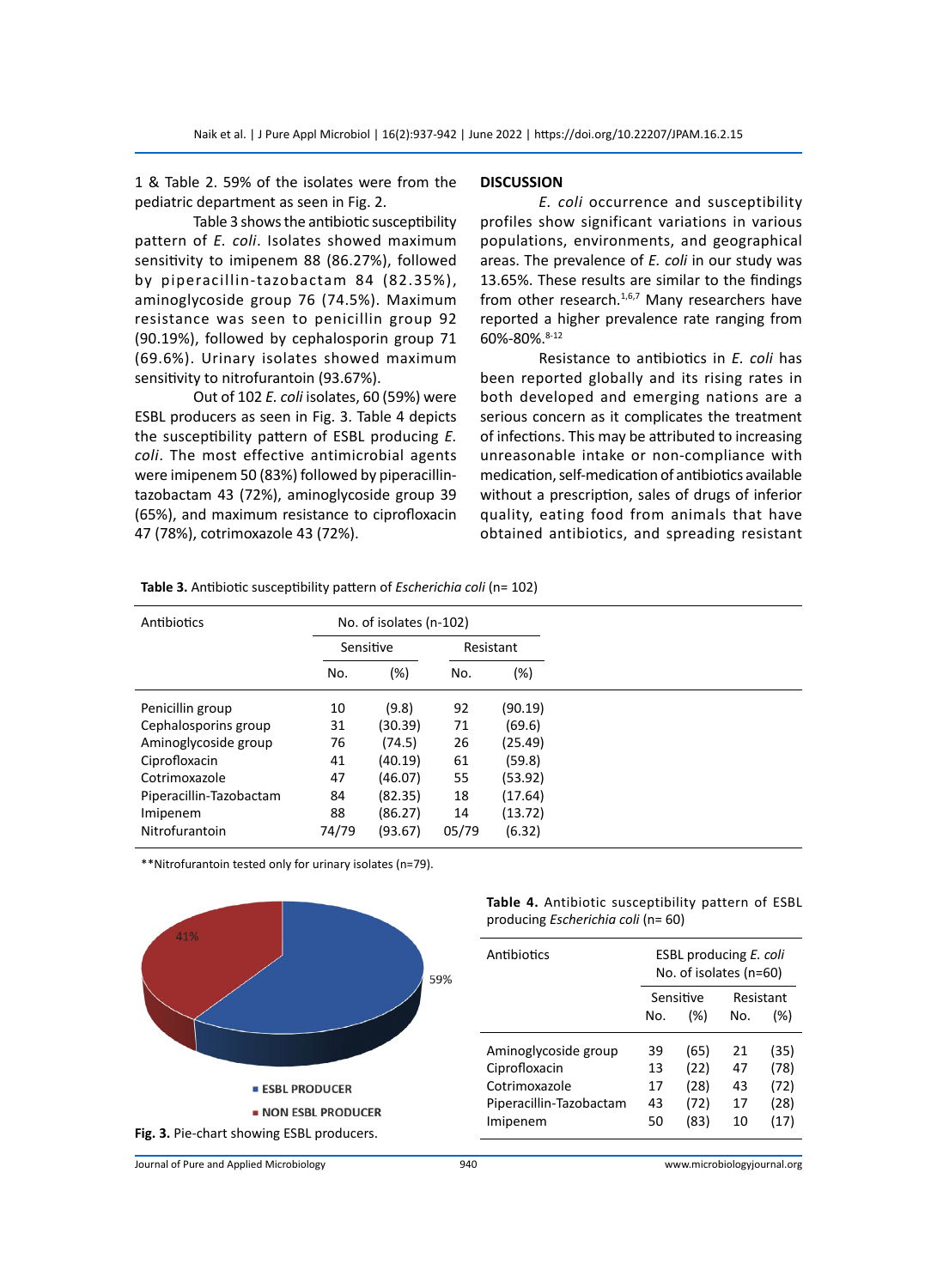isolates among individuals.<sup>1</sup> By and large, E. coli resistance to antibiotics in this analysis was high. Among the several antibiotics tested, *E. coli* isolates showed maximum sensitivity to Imipenem (86.27%), piperacillin-tazobactam (82.35%), and aminoglycoside group (74.5%), and maximum resistance to penicillin group (90.19%), cephalosporin group (69.6%) and ciprofloxacin (59.8%). These findings are consistent with other studies.1,3,8,9,11,13-18 Maximum sensitivity (93.67%) to nitrofurantoin was observed in this study, which is similar to the previous studies. $6,7,15$  As this drug is sparsely used in the outpatients' department for the treatment of uncomplicated lower urinary tract infections as it does not achieve bloodstream therapeutic concentrations and is used for complicated cystitis only.

ESBL producing *E. coli* has been considered as the main risk to public health and is associated with a high death rate, increased duration of hospital stays, and high cost.<sup>13</sup> ESBL producing *E. coli* was higher (59%) in our study which is in concordance with other studies $2,3,12,14,15,19$  and this may be attributed to the increasing use of antibiotics both in outpatient and hospitalized patients and definitely needs to be used with caution as an empirical choice.

Concurrent administration of β- lactamase inhibitors such as clavulanate or sulbactam, along with β- lactam antibiotics increases the spectrum of activity. ESBL producing *E. coli*. showed maximum sensitivity to imipenem (83%) followed by piperacillin-tazobactam (72%), aminoglycoside group (65%) and resistance to ciprofloxacin (78%), cotrimoxazole (72%). Other researchers have reported similar results.20

Unfortunately, the mechanism of drug resistance by ESBL-producing organisms comprises the plasmids that carry the genes of beta-lactamase that transmit the resistance to other classes of an antibiotic such as the aminoglycosides and the fluoroquinolones, allowing limited therapeutic choice and increased threat of treatment failure in patients infected with such strains.<sup>16</sup> In our study fluoroquinolones resistance was seen by ESBL producing *E. coli*.

Carbapenems are the last choice for the treatment of many bacterial infections and lately, warnings have been raised about the spread of resistance to carbapenem groups due to New Delhi metallo-β-lactamase (NDM-1) production. Presently, no new antibiotics are in the pipeline to battle carbapenem resistance, and the spread of this gene globally. Resistance gene spread is considered to be a potentially frightening situation.8 Our study revealed 86.27% sensitivity to imipenem and this drug could be a reserved therapeutic option for infections that have not responded to other antibiotics.

#### **CONCLUSION**

*E. coli* is one of the most common pathogens associated with UTI and pus-forming lesions, worldwide. The increased rates of antibiotic resistance have left clinicians with fewer therapeutic options. Since drug resistance is an evolving process, its recognition by clinical microbiologists becomes the need of the hour. To detect ESBL producers test like the combination disk method can be regularly done. The hospitals should have its own antibiotic policy, based on the local susceptibility profile of area-specific pathogens and the clinicians should be constantly informed about the periodically revised antibiotic policy.

#### **Acknowledgments**

None.

#### **Conflict of interest**

The authors declare that there is no conflict of interest.

#### **Authors' contribution**

TBN drafted the manuscript, gathered information from the literature, compiled data. VM collected data and designed tables. AB supervised and reviewed the manuscript. All authors read and approved the final manuscript for publication.

### **Funding**

None.

# **Data availability**

All datasets generated or analyzed during this study are included in the manuscript.

#### **Ethics statement**

This article does not contain any studies